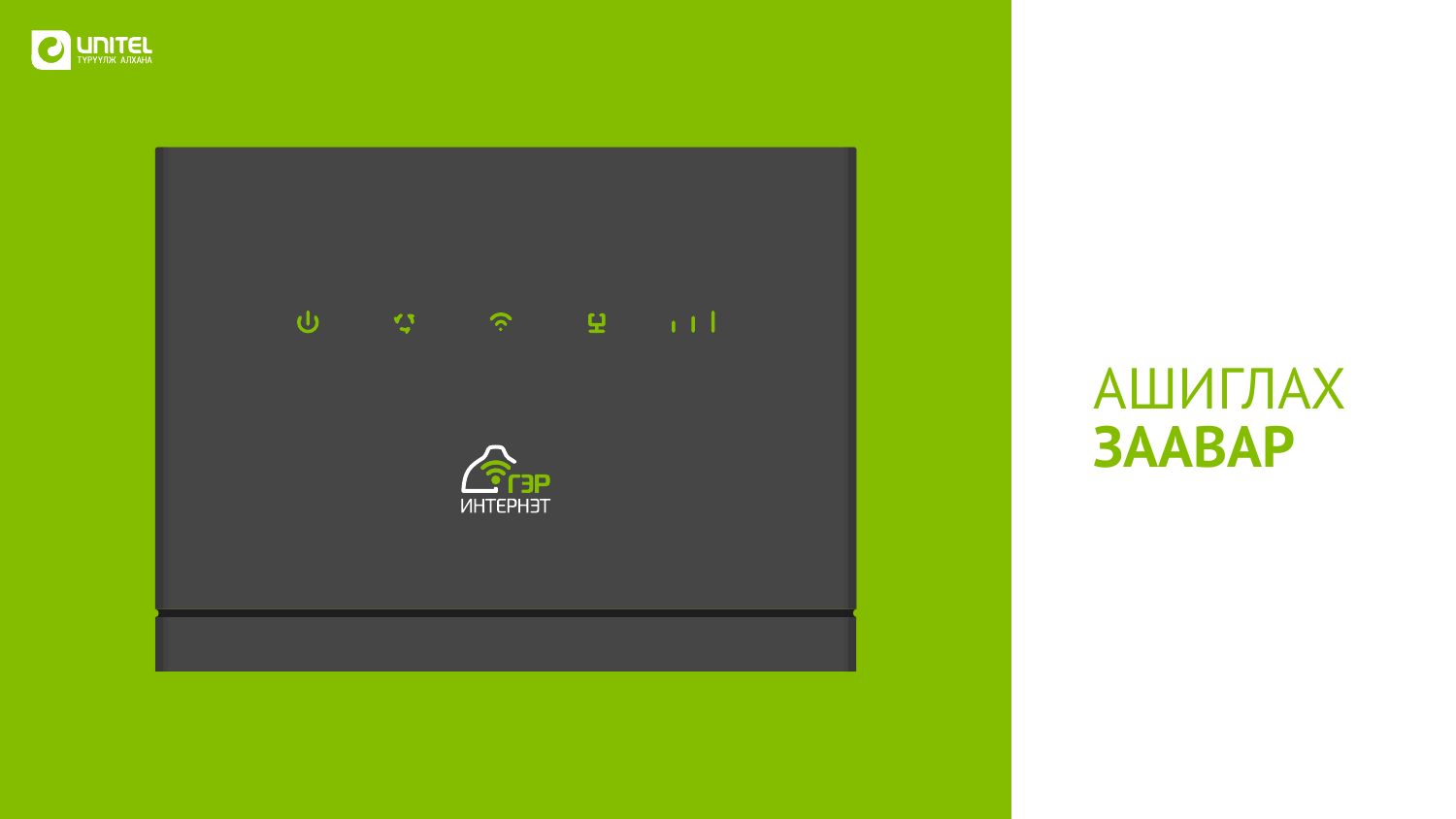#### **CMM KAPTAA** төхөөрөмжинд хийнэ





# төхөөрөмжийг ТЭЖЭЭЛД холбоно



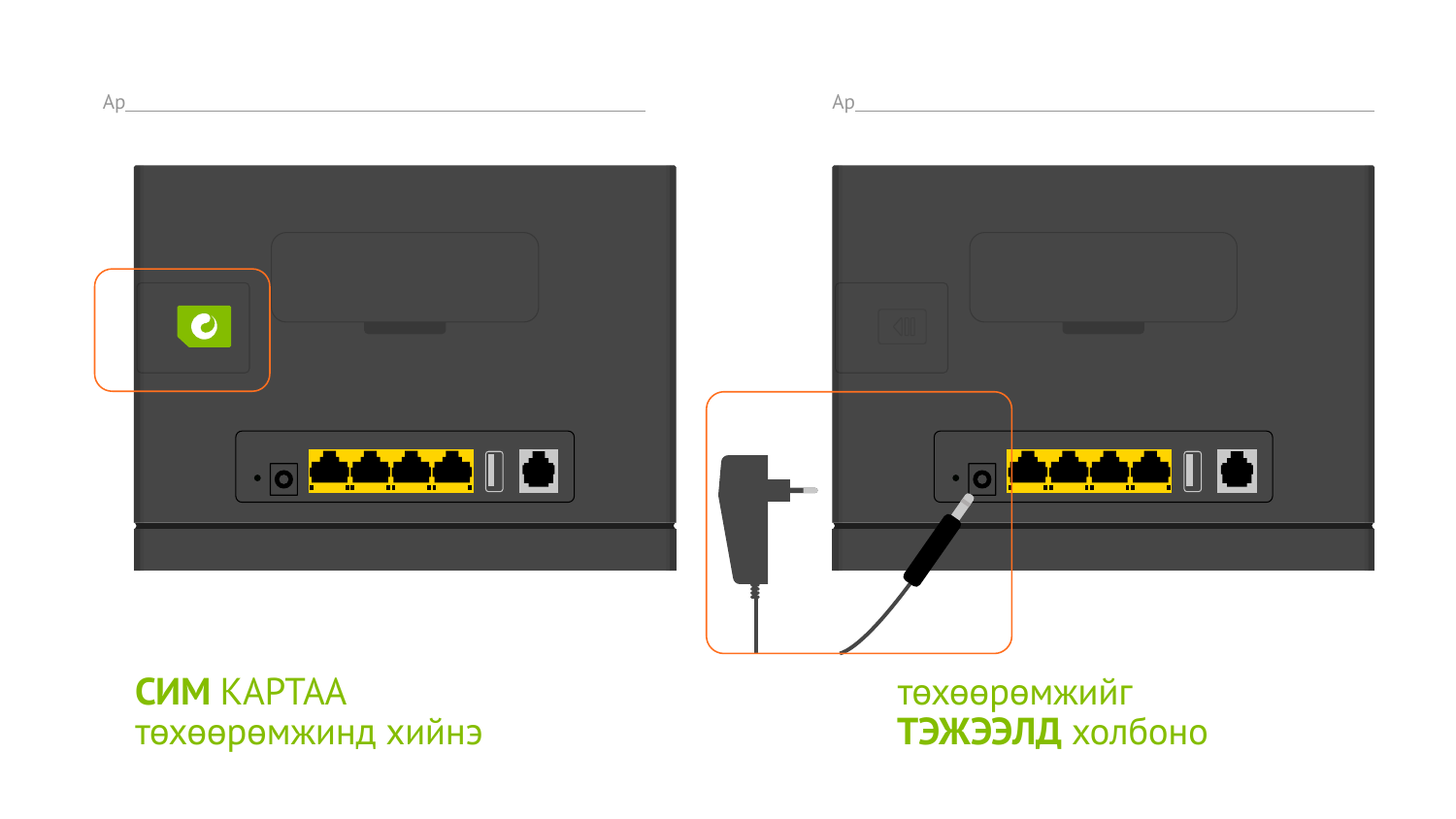



#### төхөөрөмж асахад **УЛААН ГЭРЭЛ АСНА**



# **POWER** товч дээр удаан дарж төхөөрөмжөө асаана



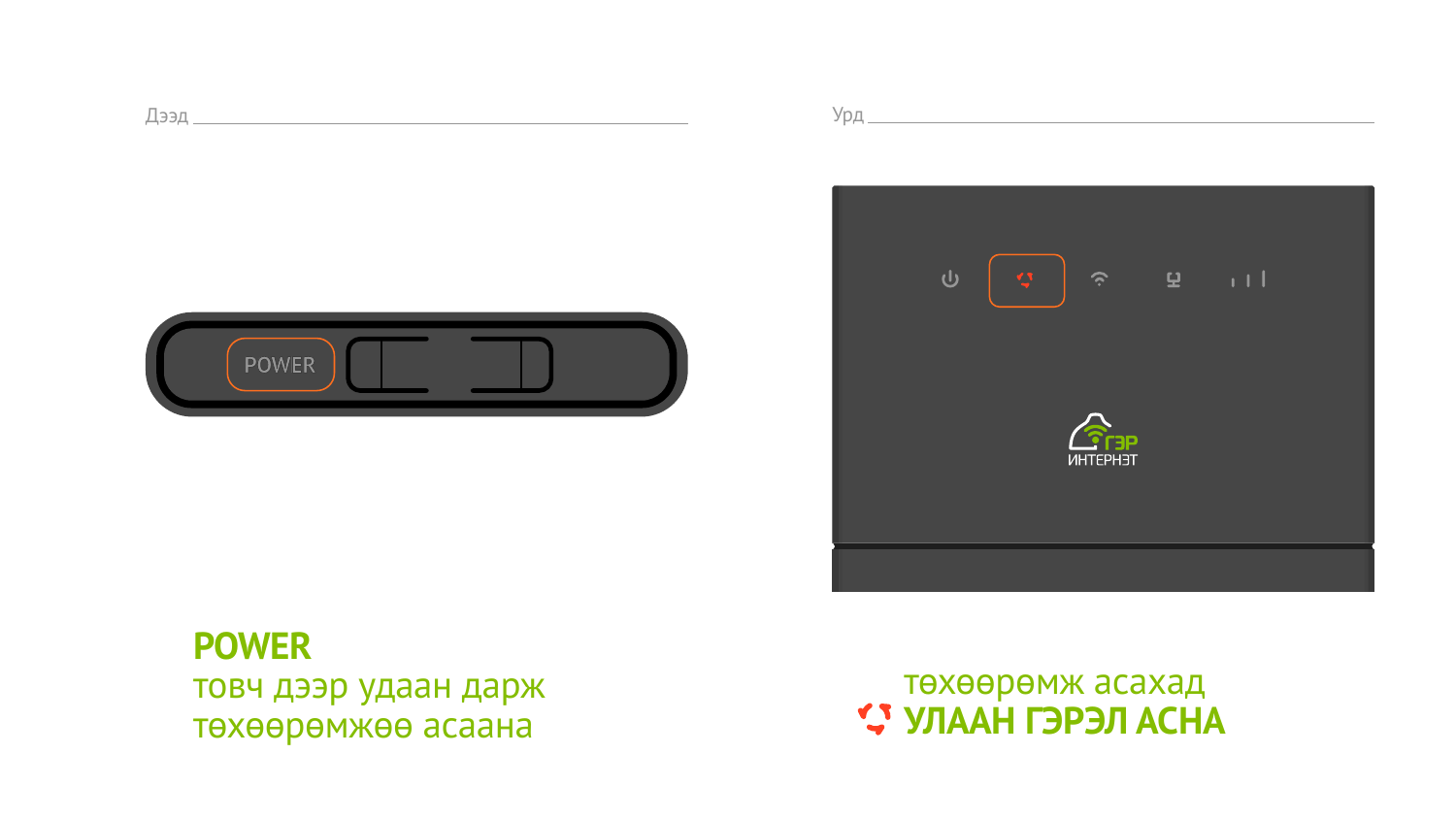#### SSID:UNITEL-798667



Интернэт хөтөч

# WiFi асааж төхөөрөмж доор байрлах SSID-г сонгоно

# Төхөөрөмж доорх SSID

Доод

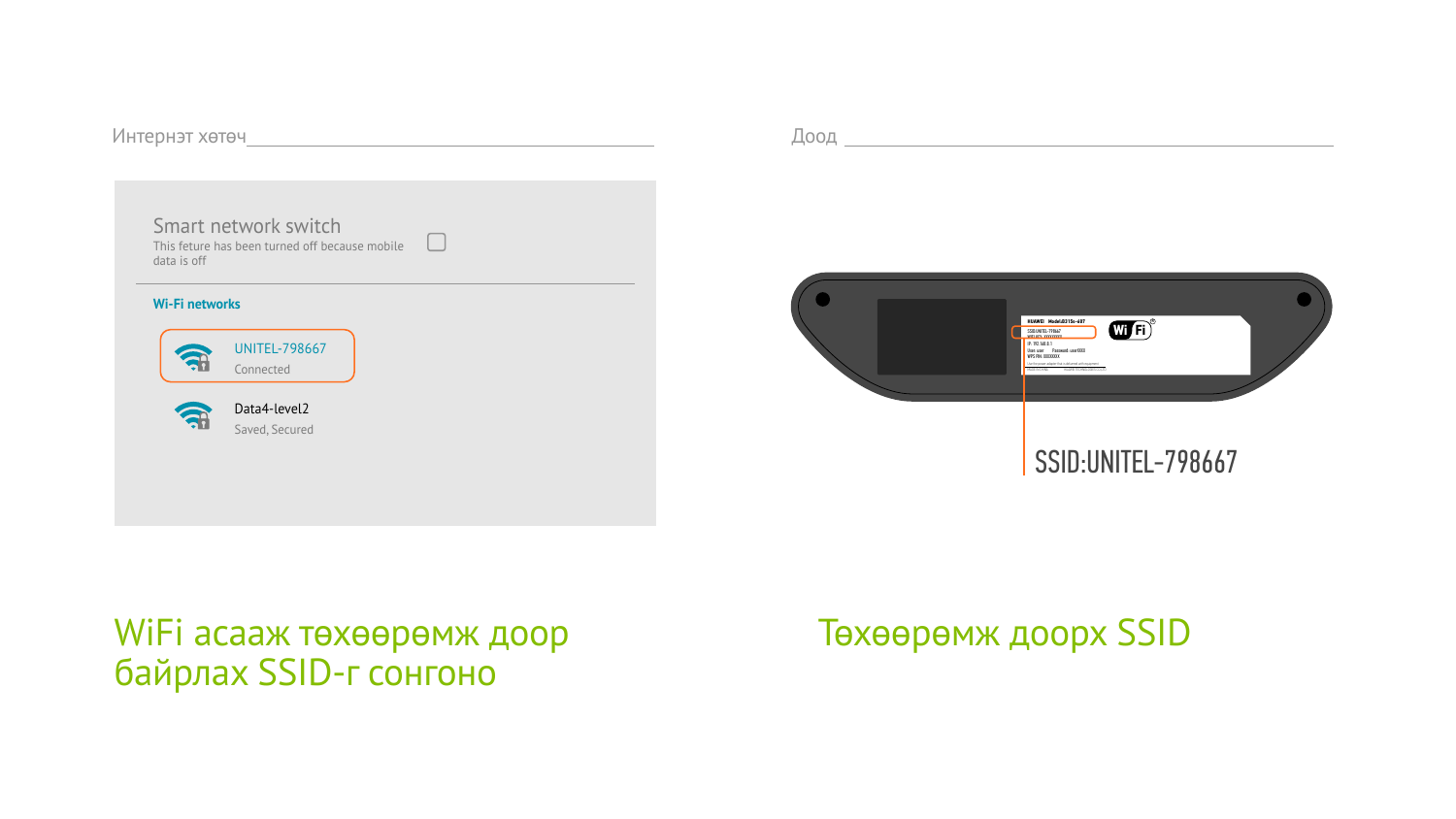#### WIFI KEY: 4G06MH2FEL8



Интернэт хөтөч

#### **Password** хэсэгт төхөөрөмж доорх **WiFi Key**-ийг оруулна. *(Бүх үсгийг томоор бичнэ.)*

# Төхөөрөмж доорх **WiFi Key**

| <b>UNITEL-798667</b>    |                       |                |
|-------------------------|-----------------------|----------------|
| Password<br>4G06MH2FEL8 |                       |                |
|                         |                       |                |
| $ \mathcal{Y} $         | <b>Show Password</b>  |                |
| $\Box$                  | Show advenced options |                |
|                         | <b>CANCEL</b>         | <b>CONNECT</b> |

Доод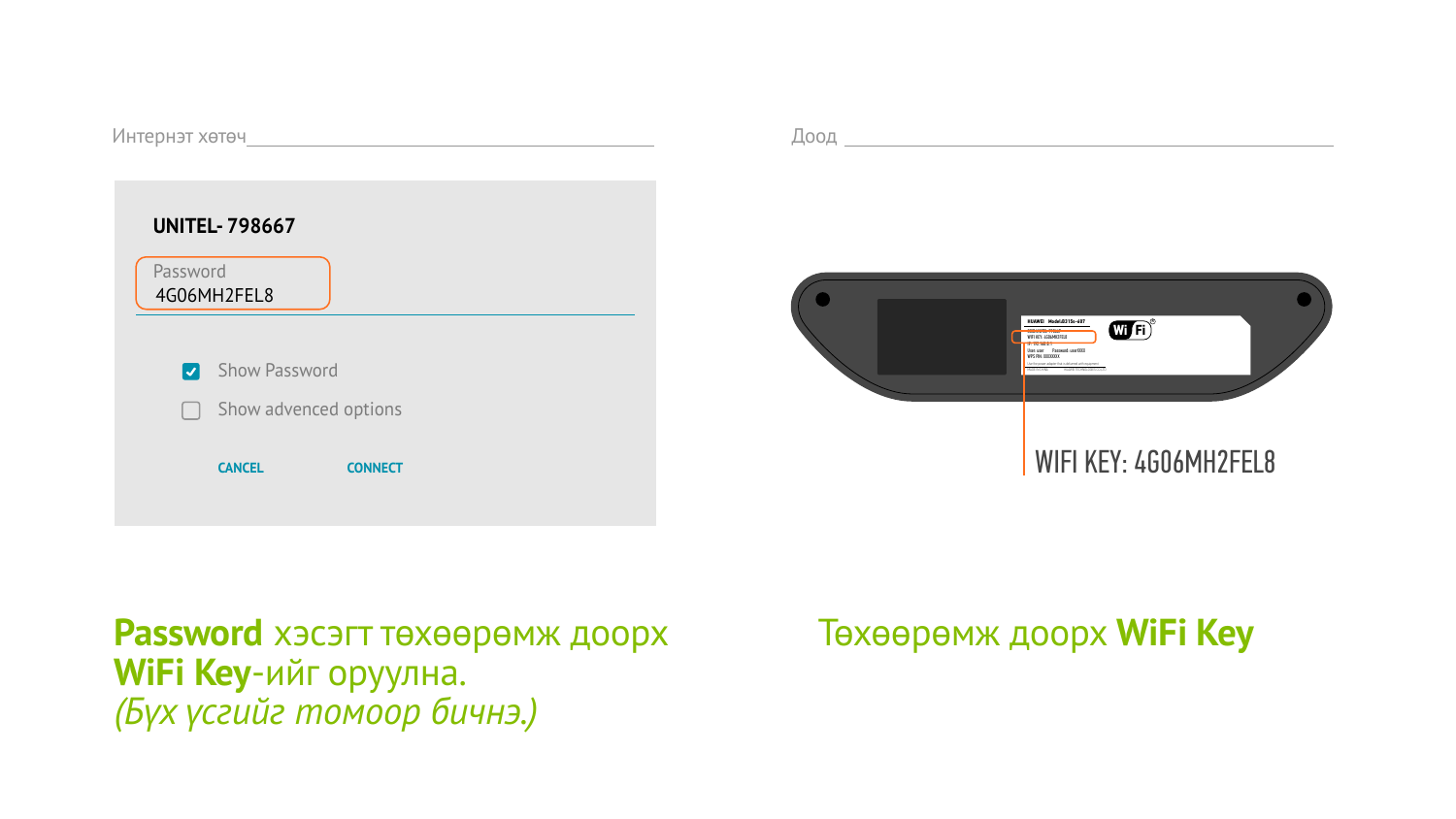

# Төхөөрөмж доорх **IP** ХАЯГ руу хандан орно

#### IP: 192.168.8.1



| Интернэт хөтөч |  |
|----------------|--|

# Төхөөрөмж доорх **IP** хаягаар хандана

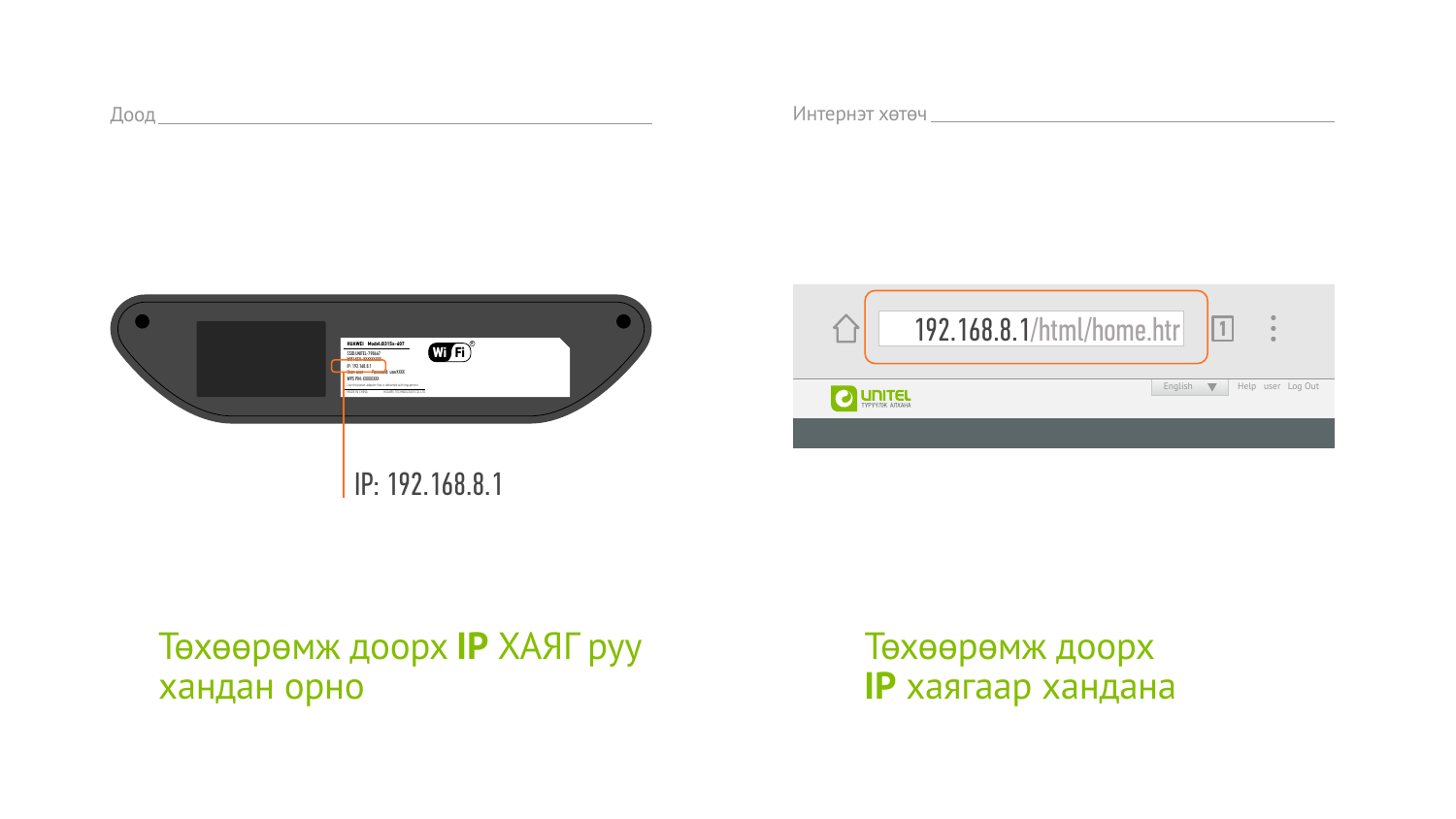

#### Төхөөрөмж доорх **User** болон **Password**

#### User: user Password: userXXXX



# 1. Төхөөрөмж доор байрлах  **User** болон **Password** оруулна. 2. **Log In** дарна.

|        | $\bullet$<br>192.168.8.1/html/picodere<br> 1 <br>$\bullet$<br>$\bullet$             |
|--------|-------------------------------------------------------------------------------------|
| Log In |                                                                                     |
|        | <b>User Name:</b><br><b>User</b><br>Password:<br>*******<br>Log In<br><b>Cancel</b> |